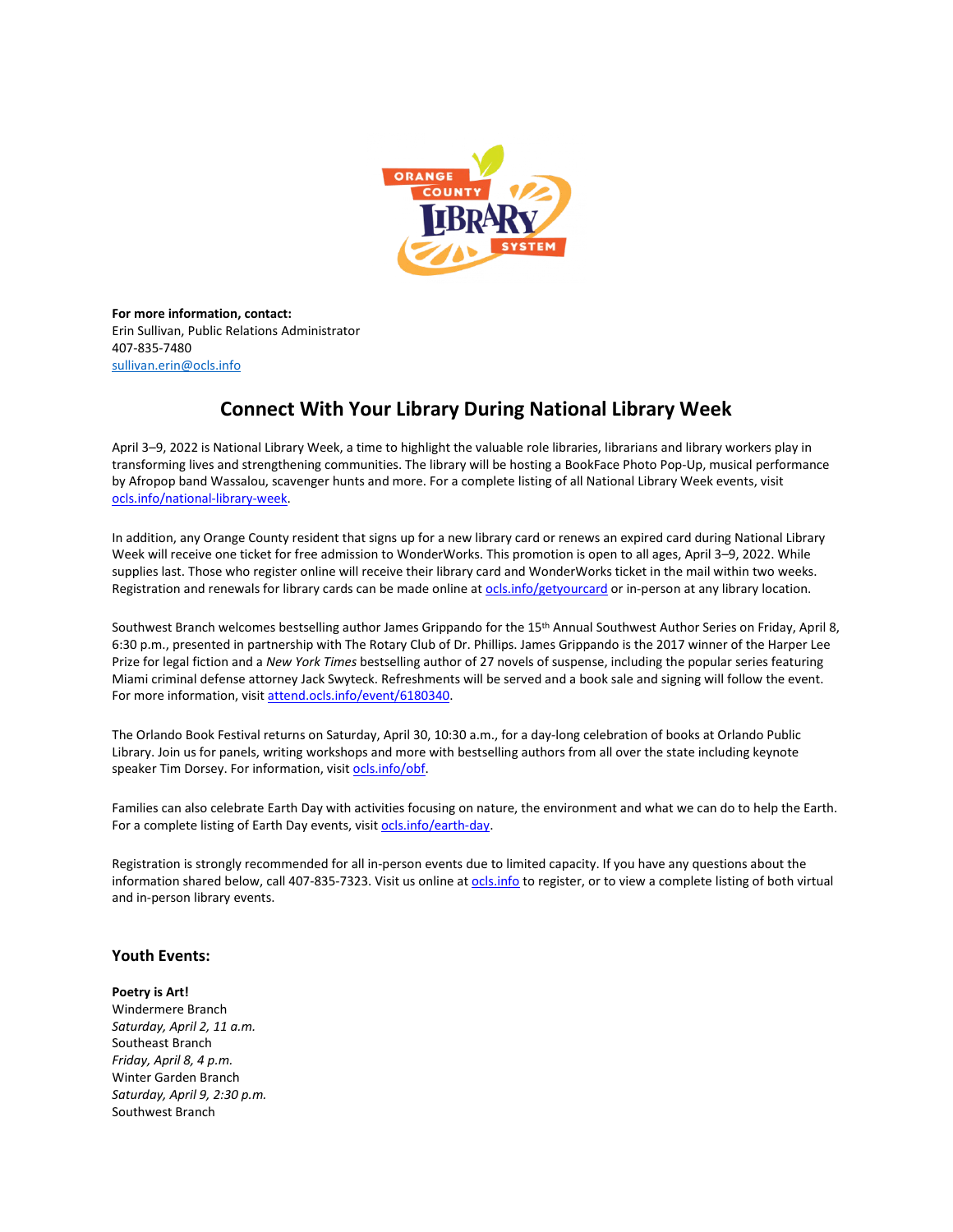*Wednesday, April 20, 4 p.m.* Washington Park Branch *Wednesday, April 20, 4 p.m.* Create art and poetry together while learning about acrostics, shape poetry and more.

#### **Countdown to Kindergarten**

West Oaks Branch *Tuesdays, April 5–26, 11 a.m.* Alafaya Branch *Tuesdays, April 5–26, 11 a.m.* Learn about pets through stories, rhymes and activities designed to help preschoolers develop the necessary skills to become readers and succeed in kindergarten. Recommended for ages 4–5.

## **Speed-Date with a Book**

Southwest Branch *Tuesday, April 5, 4 p.m.* Do you love to read but just don't know what to read next? We will gather some hot titles and you can have a five-minute date with each. The perfect book is waiting for you. Recommended for ages 13–18.

#### **Library Scavenger Hunt**

Eatonville Branch *Thursday, April 7, 3:15 p.m.* Use your best detective skills to discover the secrets hidden in plain sight. Snoop around the library and enjoy fun crafts and activities. Recommended for ages 6–12.

#### **Teen Art Adventures: Book It!**

Southwest Branch *Thursday, April 7, 4 p.m.* Give some books a second life! From single page crafts to full book projects, it's time to upcycle some of our most well-loved titles.

#### **Teen Volunteering**

Orlando Public Library *Saturday, April 9, 11 a.m.–1 p.m.* Attend a volunteer event and earn community service hours. Help assemble craft kits at this two-hour, in-person community service event.

## **Little Lit Classics**

Fairview Shores Branch *Friday, April 8, 10:15 a.m.* Southwest Branch *Wednesday, April 13, 10:30 a.m.* Introduce your toddler to classic literature through basic concepts by exploring colors from *Alice in Wonderland*, shapes from *Treasure Island*, counting from *Jane Eyre* and more! Recommended for ages 18–36 months.

#### **Hoppity-Hop-Hop!**

North Orange Branch *Tuesday, April 12, 11 a.m.* It's funny bunny time! Hop along with a story and sensory activities full of fun for every bunny. Recommended for ages 2–5.

## **Earth Day, Hooray!**

South Trail Branch *Wednesday, April 13, 11 a.m.* Southeast Branch *Monday, April 18, 11 a.m.* Chickasaw Branch *Friday, April 22, 11 a.m.*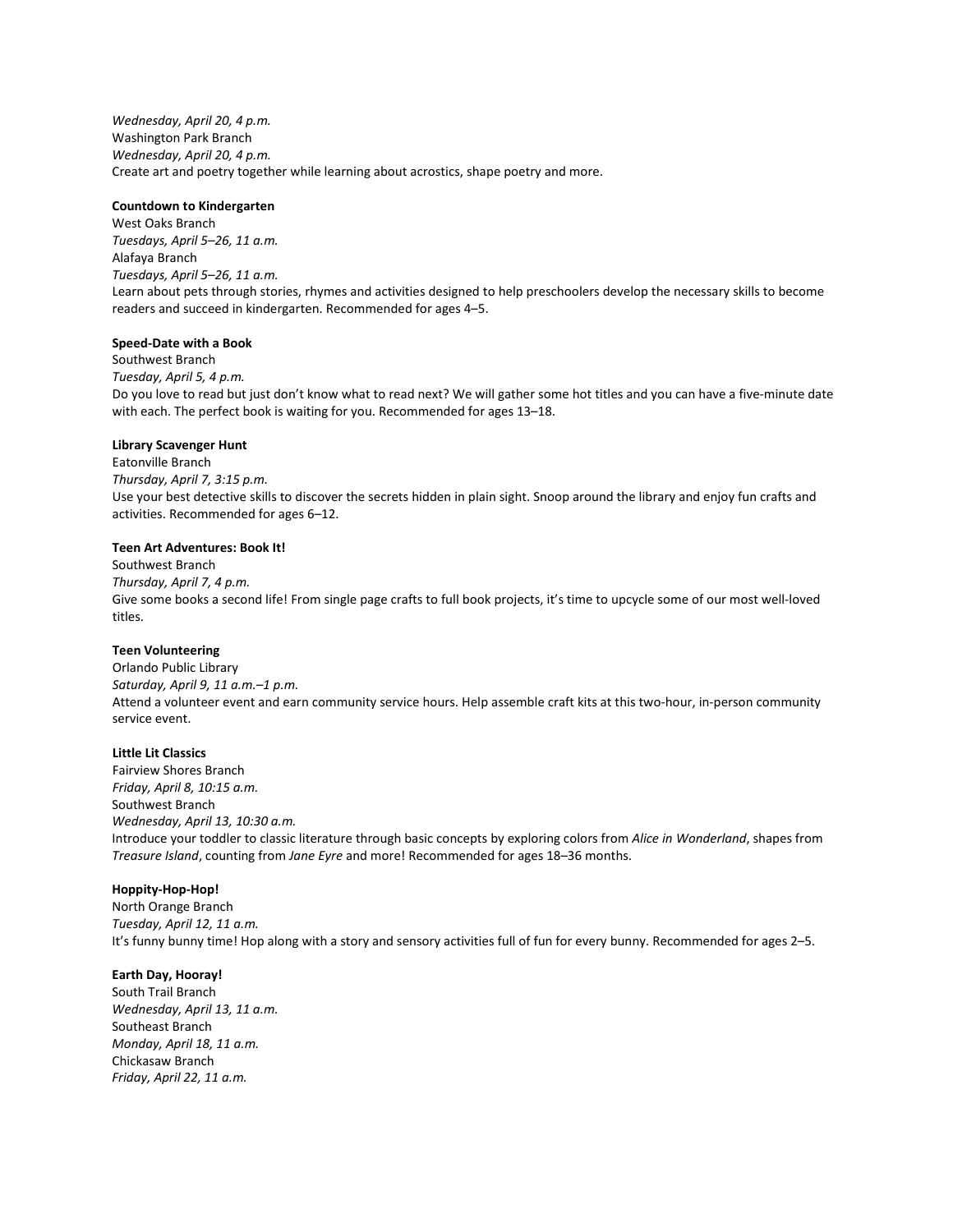It's never too early to start learning about protecting our planet! Enjoy nature-friendly stories, crafts and activities with your little one. Recommended for ages 2–5.

## **Help the Earth**

Eatonville Branch *Monday, April 18, 10:15 a.m.* South Trail Branch *Wednesday, April 20, 11 a.m.* North Orange Branch *Thursday, April 21, 11 a.m.* No one is too little to help the Earth! Celebrate Earth Day with stories and crafts that honor the planet. Recommended for ages 3–5.

## **Virtual: Mayor Buddy's Book Club End of Book Party featuring author Adrianna Cuevas**

Wednesday, April 20, 4 p.m. Join Orlando Mayor Buddy's Book Club to celebrate the completion of their book *The Total Eclipse of Nestor Lopez* by Adrianna Cuevas! There will be a Q&A with the author. Recommended for ages 8–12.

#### *Malala's Magic Pencil*

Southeast Branch *Monday, April 25, 11 a.m.* Learn about *Malala's Magic Pencil*. Then create your own magic pencil at this craft based storytime all about Malala Yousafzai. Recommended for ages 3–5. Registration required.

## **General Events:**

## **BookFace Photo Pop-Up!**

Orlando Public Library *Sunday, April 3, 1–3 p.m.* Kick-off National Library Week with a photo opportunity showing off your best BookFace! Stop by to get a free portrait taken where you'll pose with book covers from our collection, immersing you into the scene! Recommended for families.

#### **Virtual: Let's Crochet With Words!**

*Wednesdays, April 6–27, 10–11:30 a.m.* In celebration of National Library Week, we're creating a pillow cover that's filled with words using the popcorn stitch, tapestry crochet and more.

#### **Virtual: Hand Sewing Sashiko Patterns**

*Thursdays, April 7–28, 10:15 a.m.* Celebrate National Library Week using sashiko hand sewing techniques to sew our featured pattern: The OCLS Orange. Prerequisite Class: Basic Hand Sewing Skills.

#### **Water Conservation Education**

*Friday, April 8, 11 a.m.* Do you have questions about water conservation? A representative from the Orange County Utilities Water Division will discuss this important topic. Part of the Sustainability Series sponsored by The Friends of the Orange County Library System.

## **Southwest Author Series Featuring James Grippando**

Southwest Branch *Friday, April 8, 6:30 p.m.* Join us for the 15th Annual Southwest Author Series, presented in partnership with The Rotary Club of Dr. Phillips and featuring author James Grippando.

#### **Music in the Library: Wassalou**

Orlando Public Library, Library Central